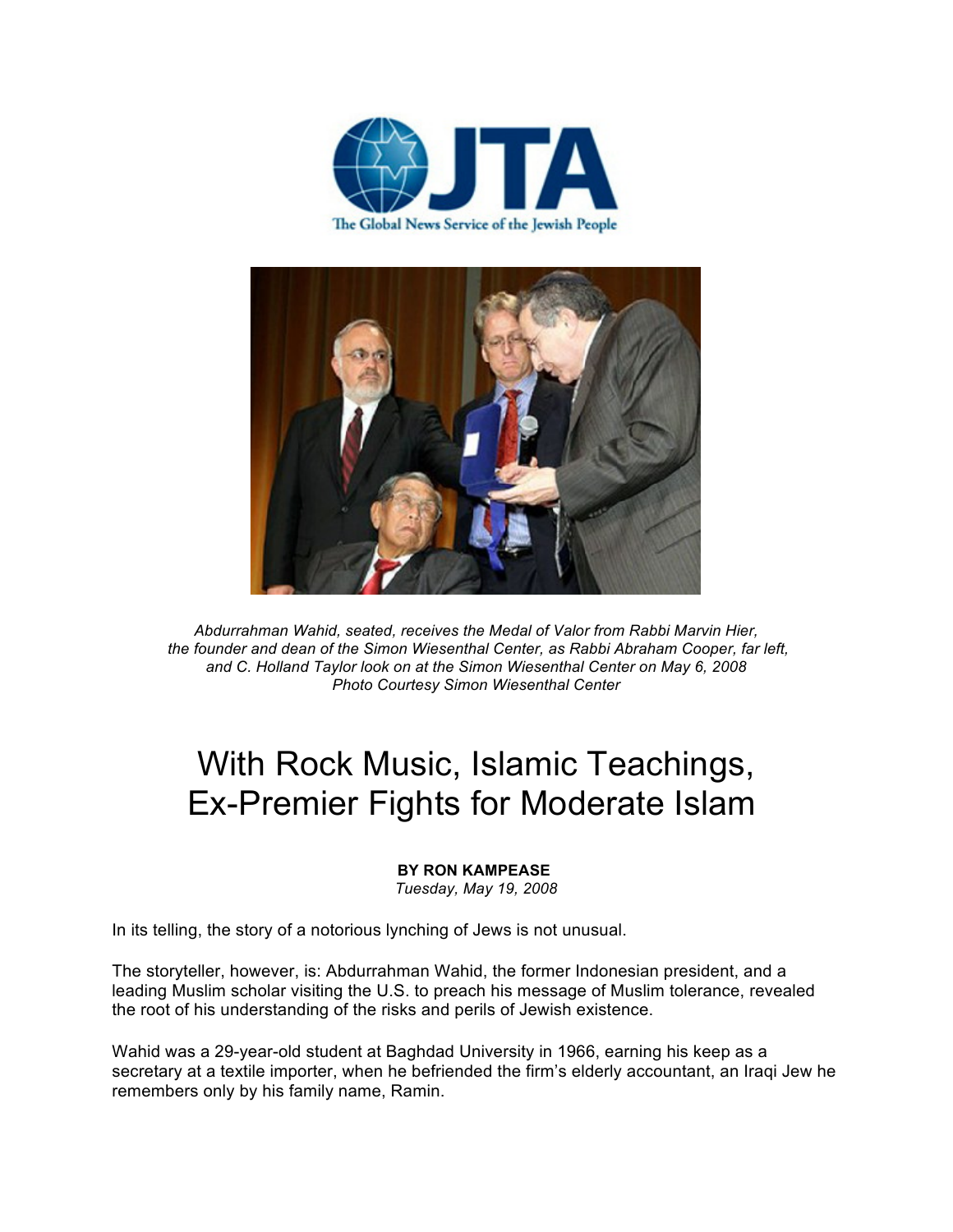"I learned from him about the Kabbalah, the Talmud, everything about Judaism," Wahid recalled of the four-year friendship that included long lunches, quiet walks and talks at the city's legendary Hanging Gardens.

Wahid has spoken about this friendship before — it is featured in his biography by Greg Barton, "Abdurrahman Wahid: Muslim Democrat, Indonesian President" — but on this recent tour Wahid added to the account his memories of Jan. 27, 1969.

In 1968, the Iraqi government effectively had come under the control of Saddam Hussein, whose title at that time was deputy to the president, Ahmad Hassan al-Bakr.

At Saddam's behest, Iraqi courts had convicted 14 Iraqis – nine of them Jews – on trumped-up charges of spying for Israel, and they were hanged that day in Baghdad's Tahrir Square, just steps away from where the textile firm had offices.

Ramin came to his friend Wahid and wept, wondering what would become of Iraq's ancient Jewish community.

"I said, 'This is not only your fate, it is my fate,' " said Wahid, now frail and in a wheelchair.

Wahid said he decided then that "the Islamic people should learn" about the Jews and their faith.

Ramin's worst fears were realized: The community that dated to the Babylonian exile heard Saddam's message loud and clear, and by the early 1970s it had dwindled to barely a hundred Jews. By 2007 there were less than 10, according to media accounts.

Wahid, however, made good on his pledge.

Best known as the president who shifted Indonesia to democracy from 1999 to 2001, Wahid then was forced out due to a combination of financial scandals and hard-liners who opposed his attempts to liberalize restrictions on political groups and the country's Chinese minority.

Wahid also has gained prominence for his insistence on introducing the world's most populous Muslim nations to certain truths about the Jews.

As an opposition leader, he broke new ground by visiting Israel in 1994. The apex of this effort, conducted jointly with the LibForAll Foundation, a group that promotes moderate Islam, and the Simon Wiesenthal Center, was the Holocaust conference last year in Bali, Indonesia.

At the conference, which was attended by survivors and Jewish and Muslim clergy, Wahid called Iranian President Mahmoud Ahmadinejad a "liar" for denying the Holocaust.

Wahid, 67, continues to promote his message with LibForAll, founded in 2003 by C. Holland Taylor, a scholar of Southeast Asia and a telecommunications magnate. Wahid, who says he plans to run for president again in 2009, brings to the venture his prestige as the scion of a family of Javanese Islamic scholars.

Earlier this month he attended a Wiesenthal Center tribute dinner in his honor and then traveled to Israel to participate in Israeli President Shimon Peres' conference celebrating Israel's 60th anniversary, "Facing Tomorrow."

This Jewish component is just part of Wahid's larger effort to promote an ideology of moderate Islam. He wants to demonstrate that the radical factions are not pre-eminent and to promote a faith that preaches equality for women and tolerance of non-believers.